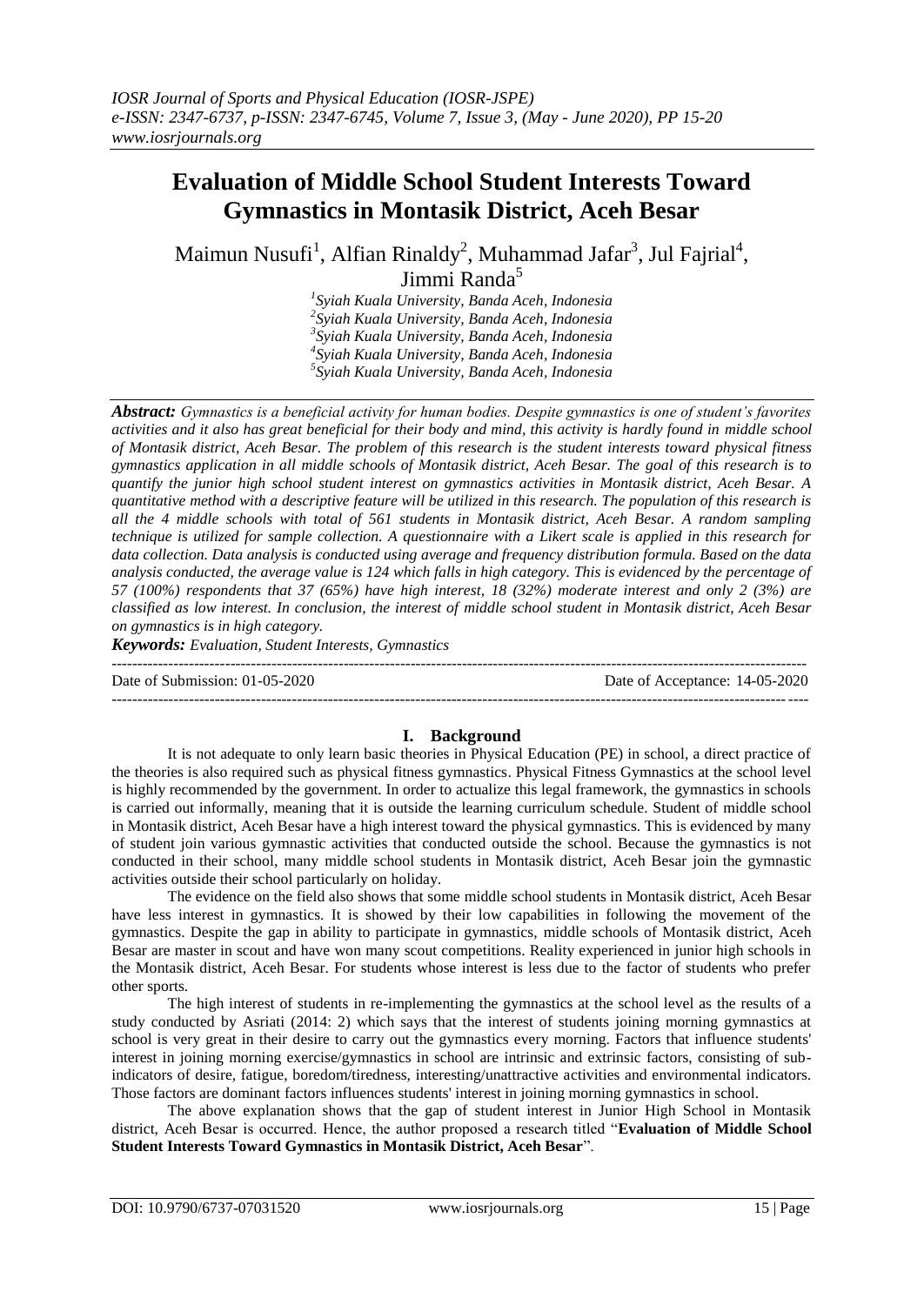# **II. Methodology**

## **1. Research approach and type**

The research utilizes quantitative approach with a descriptive research type where the result of the research is explained and illustrated so it can be easily understood by nonexperience people.

## **2. Sample and population**

Population is all subjects that are used as research objects. The population of this research is all 4 middle school students in Montasik district, Aceh Besar accounted for 561 students.

Sample, in addition, is part of population with certain criteria (Faisal Sanafiah, 2007:67). The research sample of 57 studentsare determined using random sampling technique, a sample was chosen randomly (Faisal, 2007:56).

| No.   | School                   | <b>Number of Students</b> |  |
|-------|--------------------------|---------------------------|--|
|       | Middle School 1 Montasik | 15 students               |  |
|       | Middle School 2 Montasik | 11 students               |  |
|       | Middle School 3 Montasik | 19 students               |  |
|       | Middle School 4 Montasik | 12 students               |  |
| Total | 4 schools                | 57 students               |  |

**Table 1.** The number of student and schools of research sample

Source: Data of Montasik District Middle School, Aceh Besar Regency, 2019

## **3. Data Collection Technique**

Data was collected using a questionnaire. The questionnaire contained confidential statements concerning the interest of students in the implementation of physical fitness activities in the Middle School in Montasik district, Aceh Besar. This means that respondents only need to choose the answers that have been provided by researchers.

## **4. Data Analysis Technique**

A statistic formula is utilized to obtain the interest of student on re-implementation of gymnastics in the Middle school in Montasik district, Aceh Besar. The average value is obtained using the formula stated by Sudjana (2021):

$$
\bar{X} = \frac{\sum X}{N}
$$

Where:  $\overline{X}$  = Mean or average value  $\sum X$  = Number of X score  $N =$  Number of Sample

Data processing is conducted by a simple statistical analysis method with a percentage calculation called the frequency distribution. Hadi (1988: 229) mentions the formula below:

$$
P = \frac{F}{N} \times 100\%
$$

Where:

| P    | $=$ percentage |
|------|----------------|
| F    | $=$ frequency  |
| N    | $=$ sample     |
| 100% | $=$ fix number |

# **III. Results**

#### **1. Results**

Research data collected from the questionnaires filled out by respondents are presented in table 2.

Raw Data of Students' Interest on Gymnastic application in Middle School of MontasikDistrict

| No | <b>Name</b>     | Score | No | <b>Name</b>       | <b>Score</b> |
|----|-----------------|-------|----|-------------------|--------------|
|    | Reihan Azizi    | 100   | 29 | Dinda Dwi Novelia | 140          |
|    | M. Rizki        |       | 30 | Husnul Khatimah   | 130          |
|    | M. Al-Azik      | 120   |    | Fara Anana        | 140          |
|    | Fitri Rahmadhan | 130   | 32 | Siska Safira      | 125          |
|    | Nafisatul Azkia | 127   | 33 | Auni Zulfa        | 126          |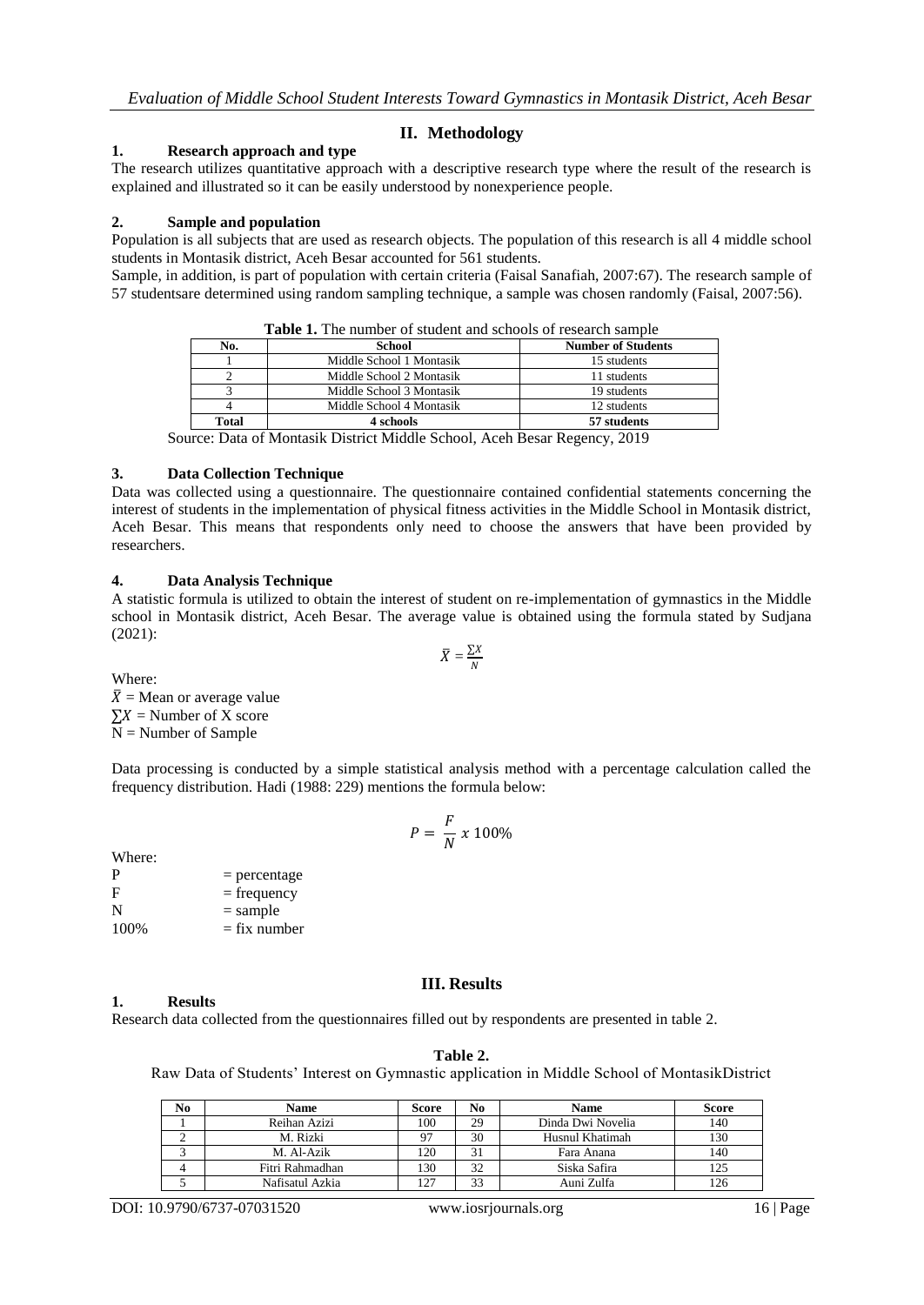# *Evaluation of Middle School Student Interests Toward Gymnastics in Montasik District, Aceh Besar*

| N <sub>0</sub> | <b>Name</b>     | <b>Score</b> | N <sub>0</sub> | <b>Name</b>         | <b>Score</b> |
|----------------|-----------------|--------------|----------------|---------------------|--------------|
| 6              | Rismaja Akmara  | 134          | 34             | Lia Mauliza         | 132          |
| $\overline{7}$ | Salsa Azra      | 137          | 35             | Izzatul Kifani      | 120          |
| 8              | Risa Azkia      | 121          | 36             | Alaful Ula          | 141          |
| 9              | Ridar Yurari    | 140          | 37             | M. Yusran           | 113          |
| 10             | Annisa Aprilia  | 135          | 38             | M. Rajulul Amsar    | 123          |
| 11             | Tasya           | 120          | 39             | M. Afril            | 126          |
| 12             | Asni Maulidar   | 131          | 40             | M.Aziz              | 107          |
| 13             | Nurul Dahlia    | 118          | 41             | M. Ikram            | 133          |
| 14             | Firda Nurhasana | 133          | 42             | Hibbatullah         | 109          |
| 15             | Ashifa Urikah   | 144          | 43             | Haikal              | 140          |
| 16             | Ahmad Fata      | 112          | 44             | Imam Saputra        | 132          |
| 17             | Maulizar        | 143          | 45             | Wahyu               | 129          |
| 18             | Syahrul Abrar   | 74           | 46             | Miftahul Jannah     | 137          |
| 19             | Salman Alfarisi | 137          | 47             | Shaibul Akram       | 128          |
| 20             | Putri Raisah    | 120          | 48             | Aidil Fitridi       | 96           |
| 21             | M. Ariasndi     | 141          | 49             | M. Tomi Aulia       | 95           |
| 22             | Khairul Akhyar  | 118          | 50             | Reza Maulana Putra  | 118          |
| 23             | M. Abizar       | 119          | 51             | Mutaza Ifa          | 140          |
| 24             | Rinal           | 140          | 52             | M. lucky Suhendra   | 129          |
| 25             | Suci Ananda     | 136          | 53             | Erdiva Jihan Flavia | 126          |
| 26             | Safira Nuzia    | 118          | 54             | Miftahul Jannah     | 126          |
| 27             | Afifaton Nahara | 130          | 55             | Helvi Tiana         | 122          |
| 28             | Aza Fazila      | 145          | 56             | Asmaul Husna        | 80           |
|                |                 |              | 57             | Rahmad Adi          | 122          |
|                |                 |              |                | <b>Total</b>        | 7105         |
|                |                 |              |                | Average             | 124          |

The following steps are utilized to analyze the data of students' interest on gymnastic application in middle school of Montasik District:

*Completion steps:* 1. Maximum Range = highest score x number of questions  $= 4 x 41$  $= 164$ 2. Minimum Range = lowest score x number of questions  $= 1 x 41$  $= 41$ 3. Distance Distribution = Maximum range – minimum range  $= 164 - 41$  $= 123$ 4. Deviation  $(\sigma)$ 123 6  $= 20$ 5. Theorical Mean  $(\mu)$  $=$  $\frac{\text{maximum}}{\text{score} + \text{minimum}}$  score 2  $=\frac{164+41}{2}$ 2  $=\frac{205}{3}$ 2  $= 102$ 

6. Classification of subjects or answers into 3 categories of interest level diagnosis using the following formula:

 $X < (\mu - 1, 0, \sigma)$  low interest  $(\mu - 1, 0, \sigma) < X < (\mu + 1, 0, \sigma)$  moderate interest  $(\mu +1,0 \sigma) < X$  high interest

The next step is to input the values of  $\mu$  and  $\sigma$  into the above categorization, as follows.

1. Low interest categorization  $X < (\mu - 1, 0 \sigma)$  $X < (102 - 1,0 \times 20)$  $X < (102 - 20)$ 

 $X < 82$  (score less than 82 falls to low interest category).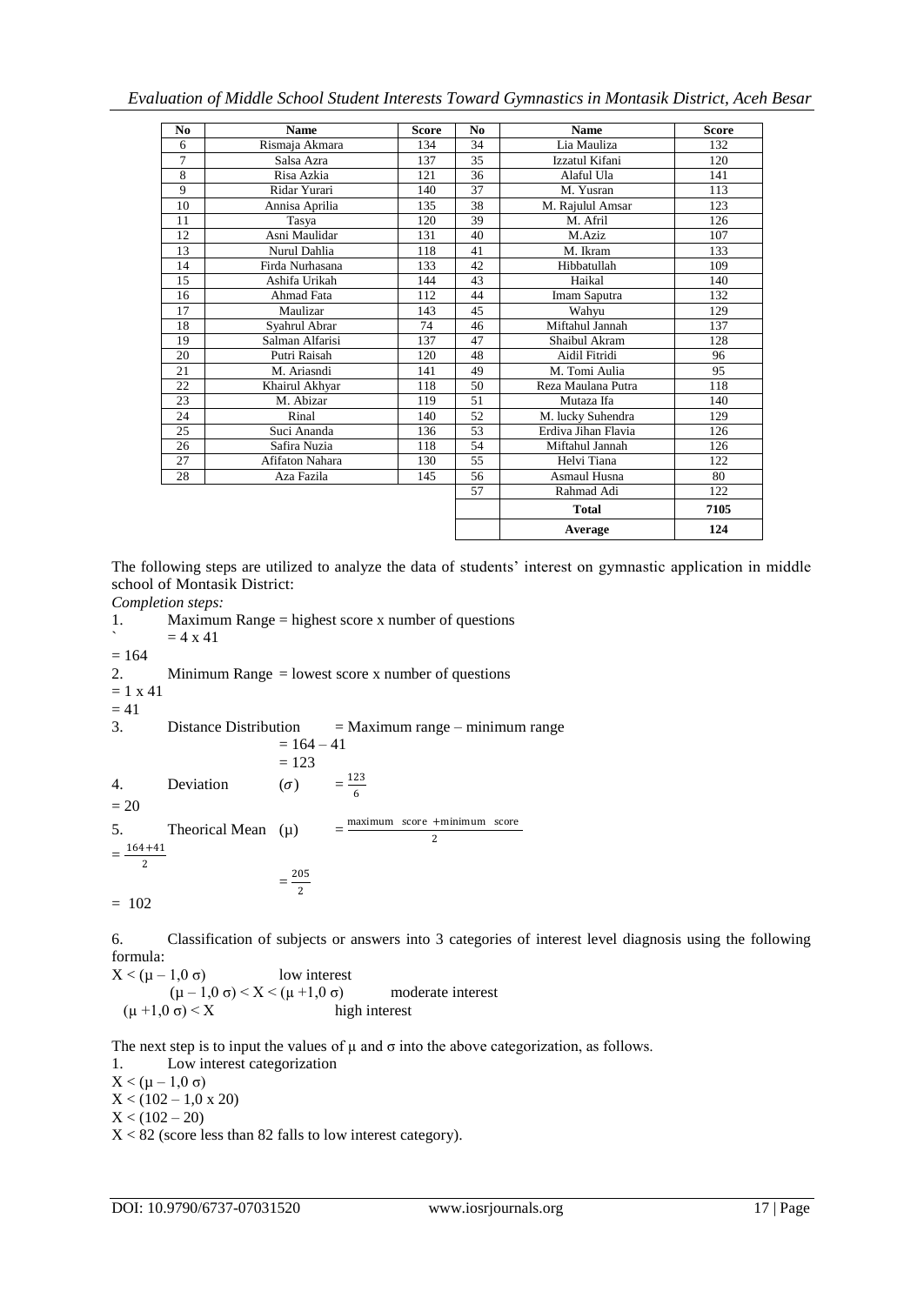2. Moderate interest categorization (µ – 1,0 σ) ≤ X < (µ +1,0 σ)  $(102 - 1.0 \times 20) \leq X < (102 + 1.0 \times 20)$  $(102 - 20) \le X < (102 + 20)$  $82 \le X \le 122$  (score between  $82 - 122$  falls to moderate interest category)

3. High interest category  $(\mu +1,0 \sigma) \leq X$  $(102 + 1, 0 \times 20) \leq X$  $(102 + 20) \le X$  $122 \le X$  (score 123 and above falls to high interest category).

> ....................82...............................123..............................X Low Moderate High

Based on the data analysis using the above categorization, the middle school student interest on gymnastics in Montasik district is tabulated below.

|                | Category of Students Interest on Gymnastic application in Middle School of Montasik District |          |                |              |          |  |
|----------------|----------------------------------------------------------------------------------------------|----------|----------------|--------------|----------|--|
| No             | <b>Score</b>                                                                                 | Category | N <sub>0</sub> | <b>Score</b> | Category |  |
| 1              | 100                                                                                          | Moderate | 29             | 140          | High     |  |
| $\overline{2}$ | 97                                                                                           | Moderate | 30             | 130          | High     |  |
| 3              | 120                                                                                          | Moderate | 31             | 140          | High     |  |
| 4              | 130                                                                                          | High     | 32             | 125          | High     |  |
| 5              | 127                                                                                          | High     | 33             | 126          | High     |  |
| 6              | 134                                                                                          | High     | 34             | 132          | High     |  |
| $\overline{7}$ | 137                                                                                          | High     | 35             | 120          | Moderate |  |
| 8              | 121                                                                                          | Moderate | 36             | 141          | High     |  |
| 9              | 140                                                                                          | High     | 37             | 113          | Moderate |  |
| 10             | 135                                                                                          | High     | 38             | 123          | High     |  |
| 11             | 120                                                                                          | Moderate | 39             | 126          | High     |  |
| 12             | 131                                                                                          | High     | 40             | 107          | Moderate |  |
| 13             | 118                                                                                          | Moderate | 41             | 133          | High     |  |
| 14             | 133                                                                                          | High     | 42             | 109          | Moderate |  |
| 15             | 144                                                                                          | High     | 43             | 140          | High     |  |
| 16             | 112                                                                                          | Moderate | 44             | 132          | High     |  |
| 17             | 143                                                                                          | High     | 45             | 129          | High     |  |
| 18             | 74                                                                                           | Low      | 46             | 137          | High     |  |
| 19             | 137                                                                                          | High     | 47             | 128          | High     |  |
| 20             | 120                                                                                          | Moderate | 48             | 96           | Moderate |  |
| 21             | 141                                                                                          | Moderate | 49             | 95           | Moderate |  |
| 22             | 118                                                                                          | Moderate | 50             | 118          | Moderate |  |
| 23             | 119                                                                                          | Moderate | 51             | 140          | High     |  |
| 24             | 140                                                                                          | High     | 52             | 129          | High     |  |
| 25             | 136                                                                                          | High     | 53             | 126          | High     |  |
| 26             | 118                                                                                          | High     | 54             | 126          | High     |  |
| 27             | 130                                                                                          | High     | 55             | 122          | High     |  |
| 28             | 145                                                                                          | High     | 56             | 80           | Low      |  |
|                |                                                                                              |          | 57             | 122          | High     |  |

**Table 3.**

Based on the above data, the average value of student interest on gymnastics in Middle School of Montasik district is accounted for 124 (**High** category).

The next step is to calculate the classification percentage of the level of student interest in the implementation of gymnastics in Middle School of Montasik district. The result is as follow:

**Table 4.**

Percentage of Student Interest on the implementation of Gymnastics in Middle School of MontasikDisctrict

| Category | <b>Frequency</b> | Percentage |  |  |
|----------|------------------|------------|--|--|
| High     | 37               | 65 %       |  |  |
| Moderate | 18               | 32 %       |  |  |
| Low      |                  | 3 %        |  |  |
| Total    | 57               | 100%       |  |  |

DOI: 10.9790/6737-07031520 www.iosrjournals.org 18 | Page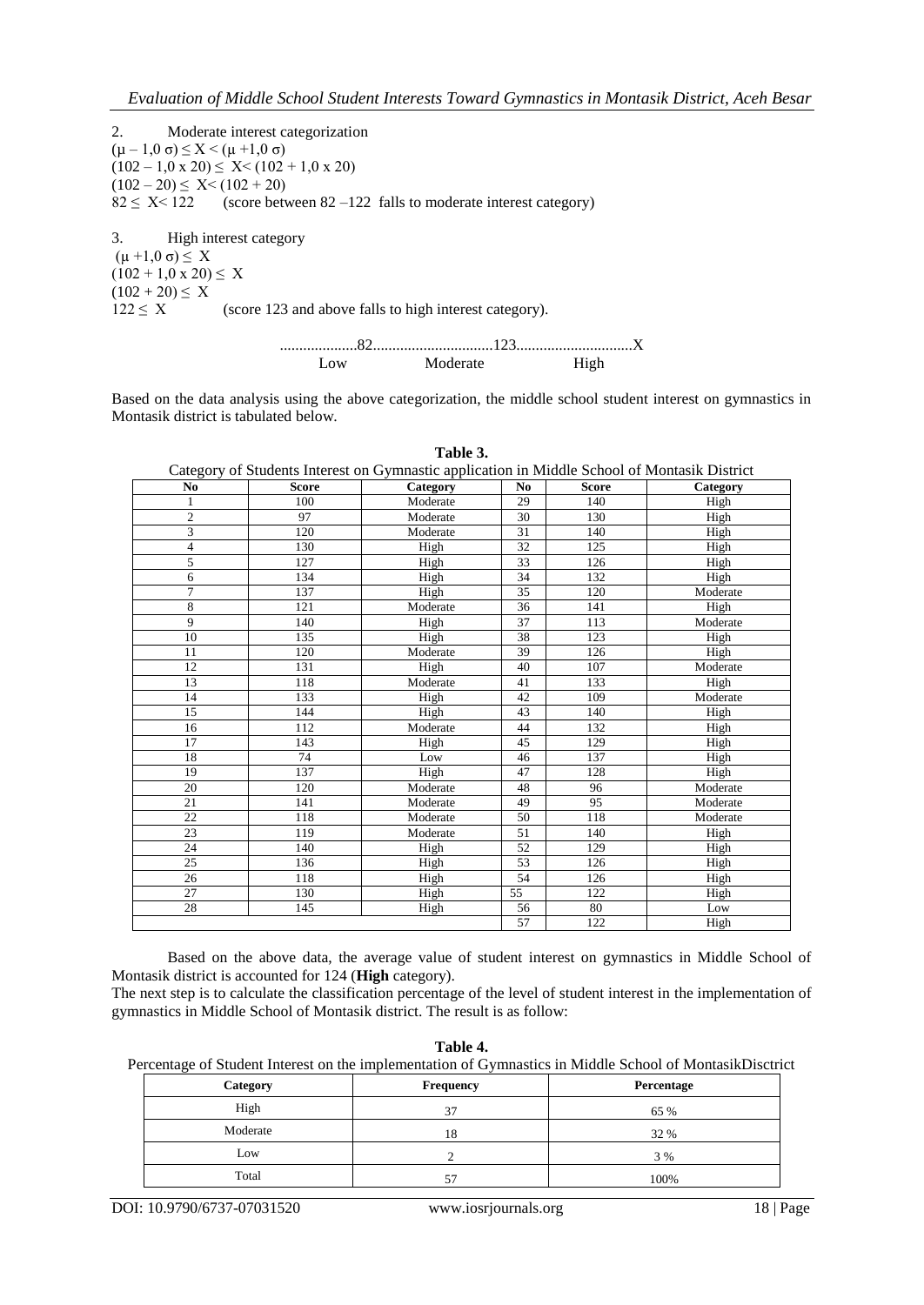In the above table, it can be seen that the average of student interest on the re-implementation of gymnastic is high, 65% out of 100% of students in the sample are strongly agree on the re-implementation.



**Figure 1.** Percentage of Student Interest on Implementation of Gymnastics in Middle Schools of Montasik **District** 

#### **IV. Discussion**

Based on the calculation of research data on the interest of student toward the gymnastics implementation in middle school of Montasik district, Aceh Besar, the average score is 124 which falls into high category. The breakdown of each category percentage from the total of 57 (100%) respondents are 37 (65%) in high interest category, 18 (32%) in moderate interest category and only 2 (3%) in low interest category. The high interest of the students indicates that the middle school students of Montasik district are happy, interested, attentive toward the learning and training as well as are actively involved in the implementation of gymnastics at school. Those features are the interest indicators (Slamento, 2010:180). As stated by Hajjah (2015: 16-18) that the indicators of measuring the interest can be in form of feelings of pleasure, interest, attention and involvement of someone in an activity.

The high interest of middle school students in Montasik district towards the implementation of gymnastics in their school can be seen from their involvement in participating in various gymnastics activities conducted outside the schools. This is due to the absence of gymnastics implementation in most of the Junior High Schools or Middle School in Montasik district, hence the students expect the gymnastics to be reimplemented.

## **V. Conclusion**

#### **1. Summary**

Based on the research result, it is can be concluded that the interest of middle school students in Montasik district toward the gymnastics implementation is in high category with the average value of 124. It indicates that the students are strongly agree toward thegymnastics activities. This is evidenced by the percentage of 57 (100%) respondents that 37 (65%) have high interest, 18 (32%) moderate interest and only 2 (3%) are classified as low interest.

#### **2. Recommendation**

In order for this study to be actualized, a number of suggestions were submitted to the school, students and the government of Montasik district, Aceh Besar.

- 1. The school, to continuously attempt for the implementation of gymnastics for each element of the school; headmaster, teachers and students.
- 2. The students, to continuously participate in the gymnastics implemented by the school by joining all the exercise schedule set by the school, at least twice a week on Thursday and Saturday.
- 3. The Aceh Besar Education Department, to continuously provide support for the Middle schools of Montasik district, Aceh Besar in the form of facilities such as gymnastics uniforms, musical instrument and gymnastics instructors.

#### **References**

- [1]. Ariasti, 2014. MinatSiswaDalamMengikutiSenamSkjPadaSiswaSekolahDasarNegeri 5 Seuneuddon (Student Interest in Joining Gymnastics at Seuneuddon 5 Elementary School), Banda Aceh: Unsyiah.
- [2]. Hadi, 1988.Metodologi Penelitian (Research Methodology). Yogyakarta: Andi
- [3]. Martono, Nanang, 2010. MetodePenelitiankuantitatifanalisisisidananalisis data sekunder (Quantitative research methods content analysis and secondary data analysis). Jakarta: PT. RajaGrafindoPersada.
- [4]. Nawawi, 2007. MetodePenelitianBidangSosial (Research Method in Social Field). Yogyakarta: Gajah Mada University Press.